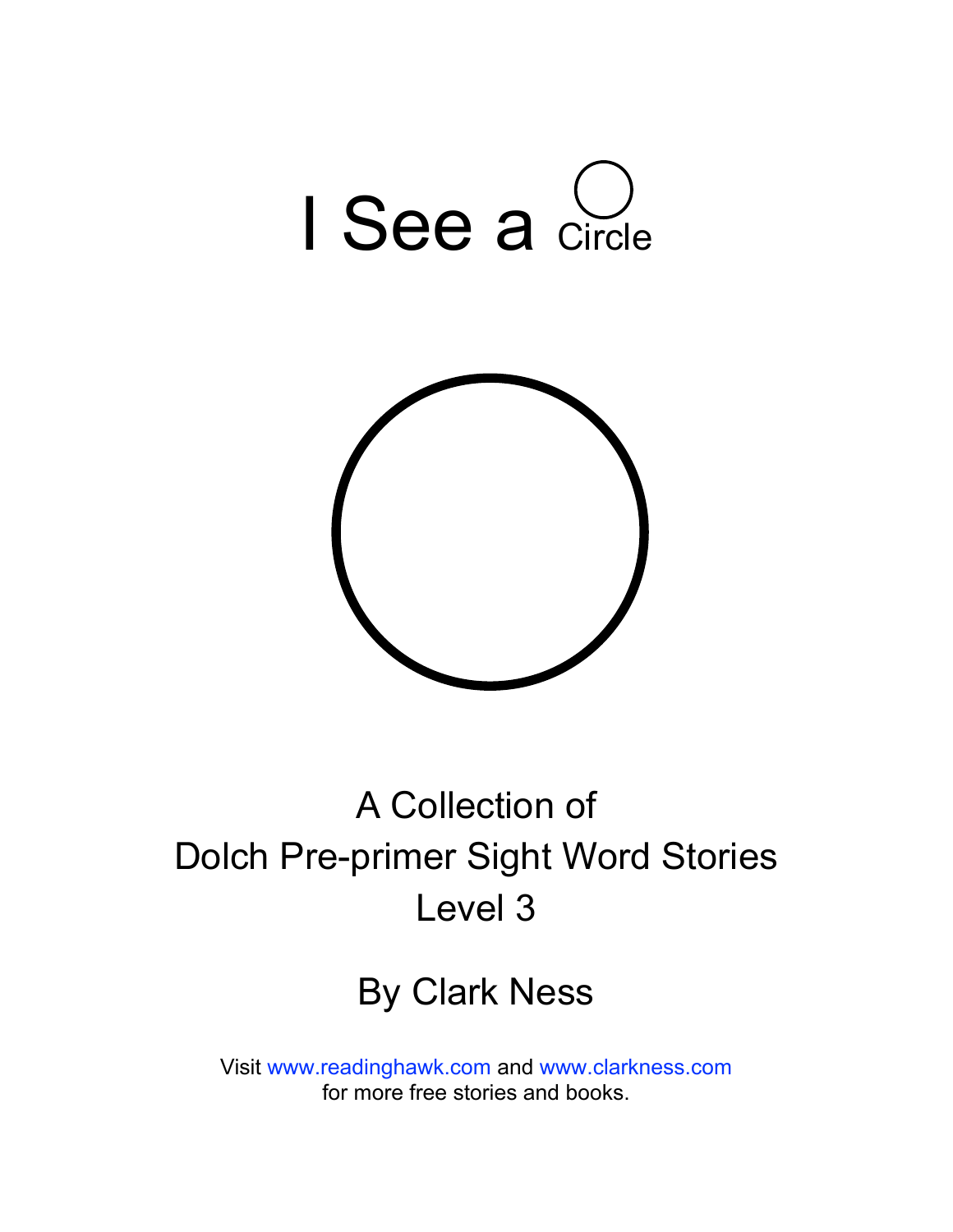



Words in Dolch pre-primer level 3: a, and, big, I, is, red, see, the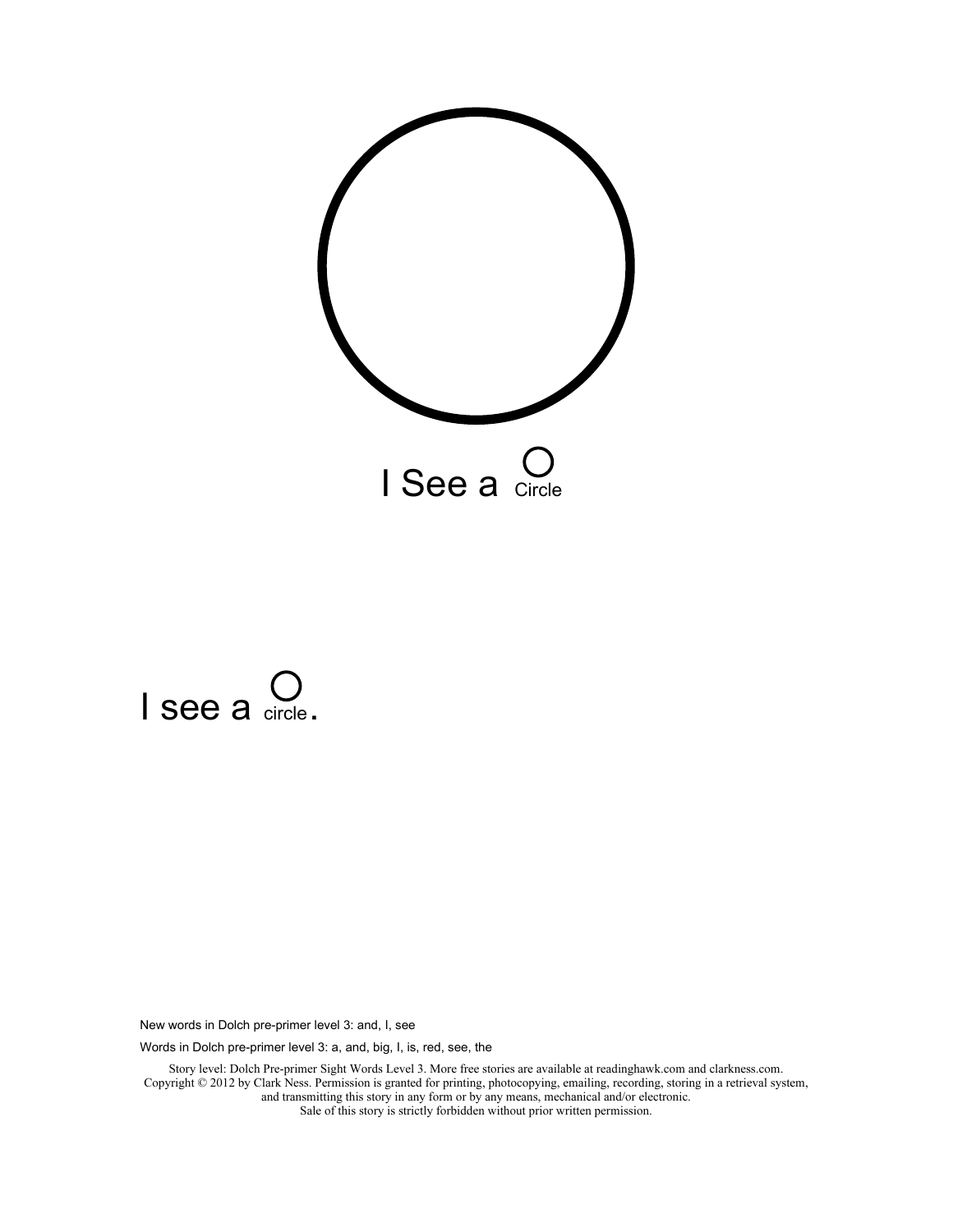



Words in Dolch pre-primer level 3: a, and, big, I, is, red, see, the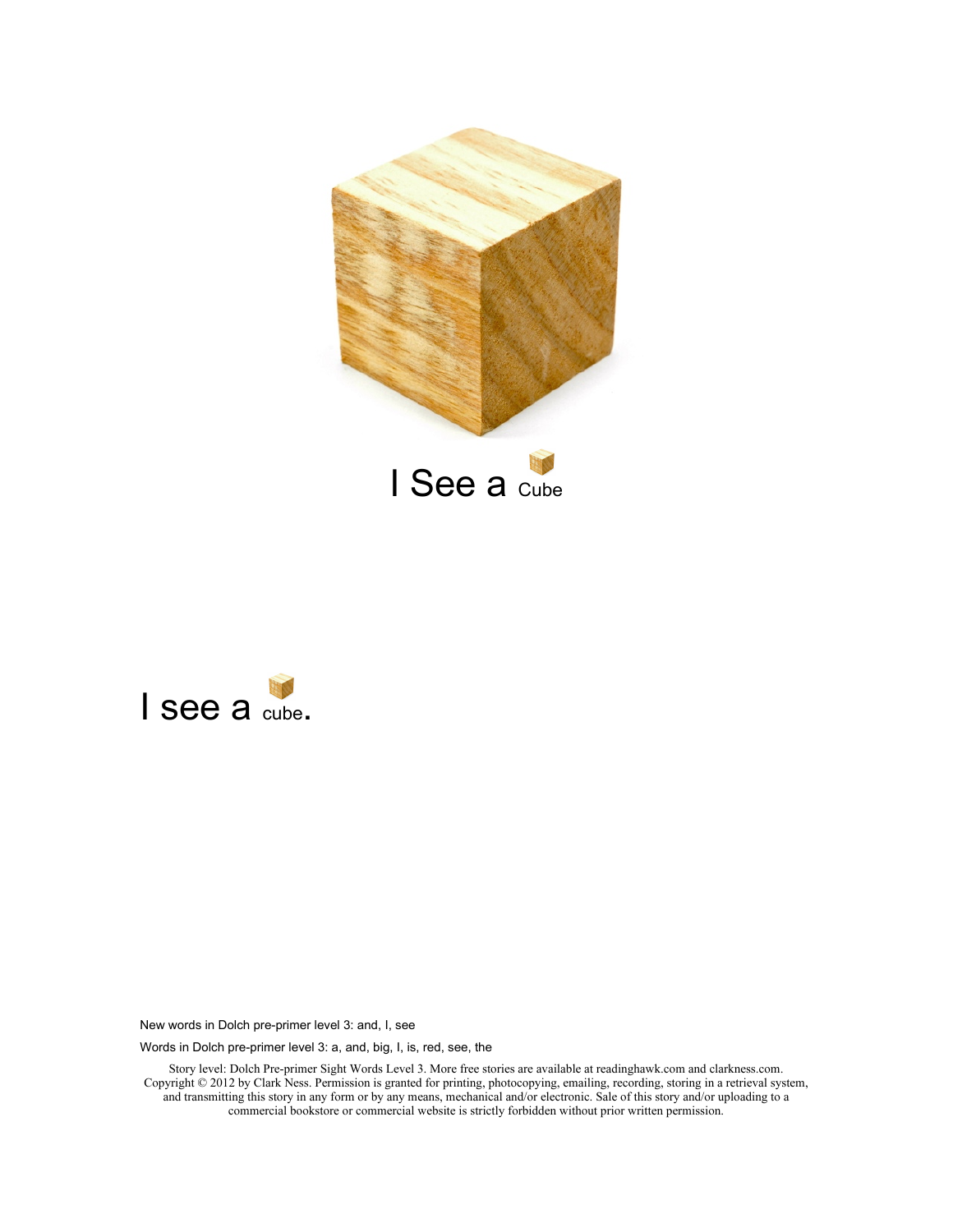



Words in Dolch pre-primer level 3: a, and, big, I, is, red, see, the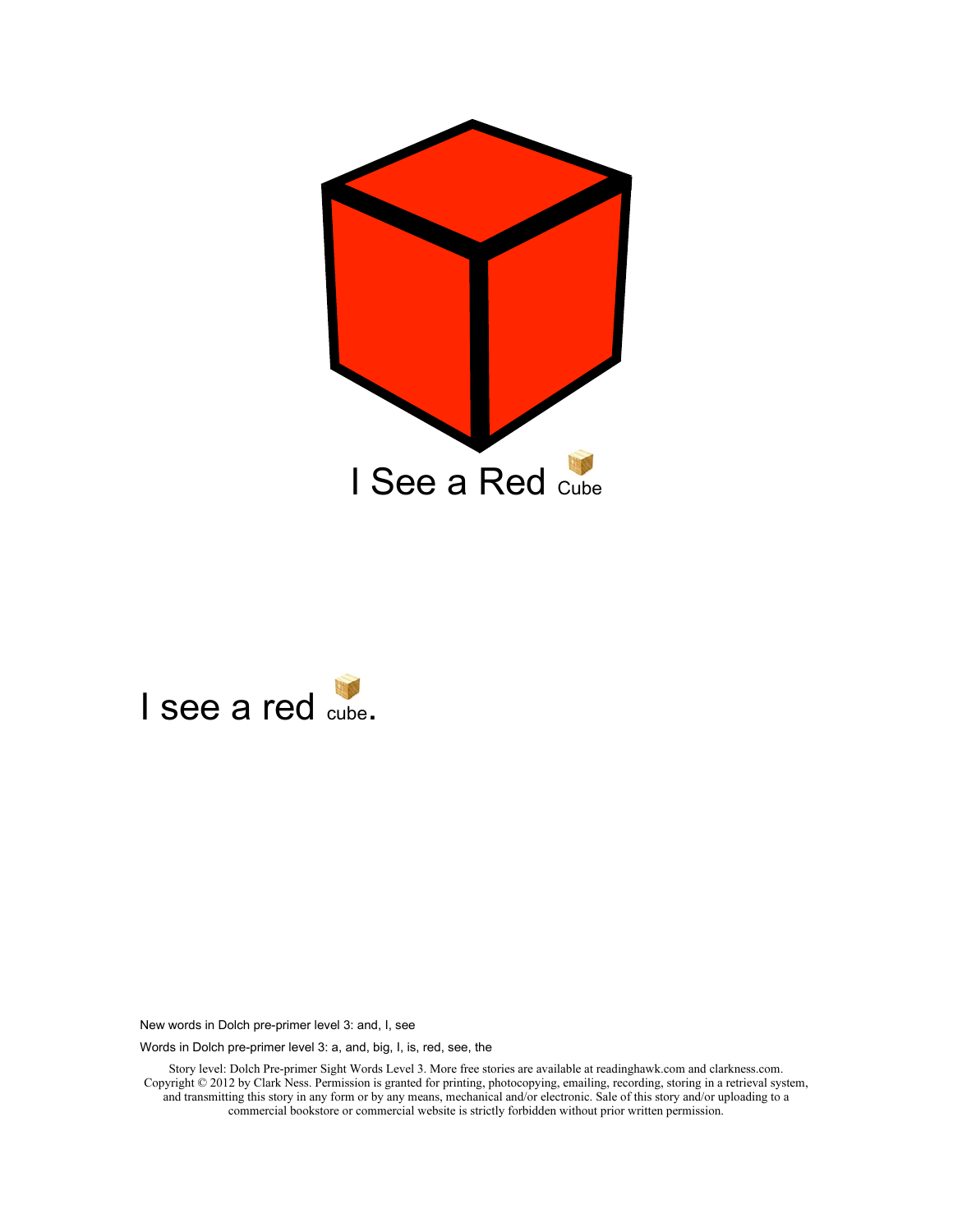



Words in Dolch pre-primer level 3: a, and, big, I, is, red, see, the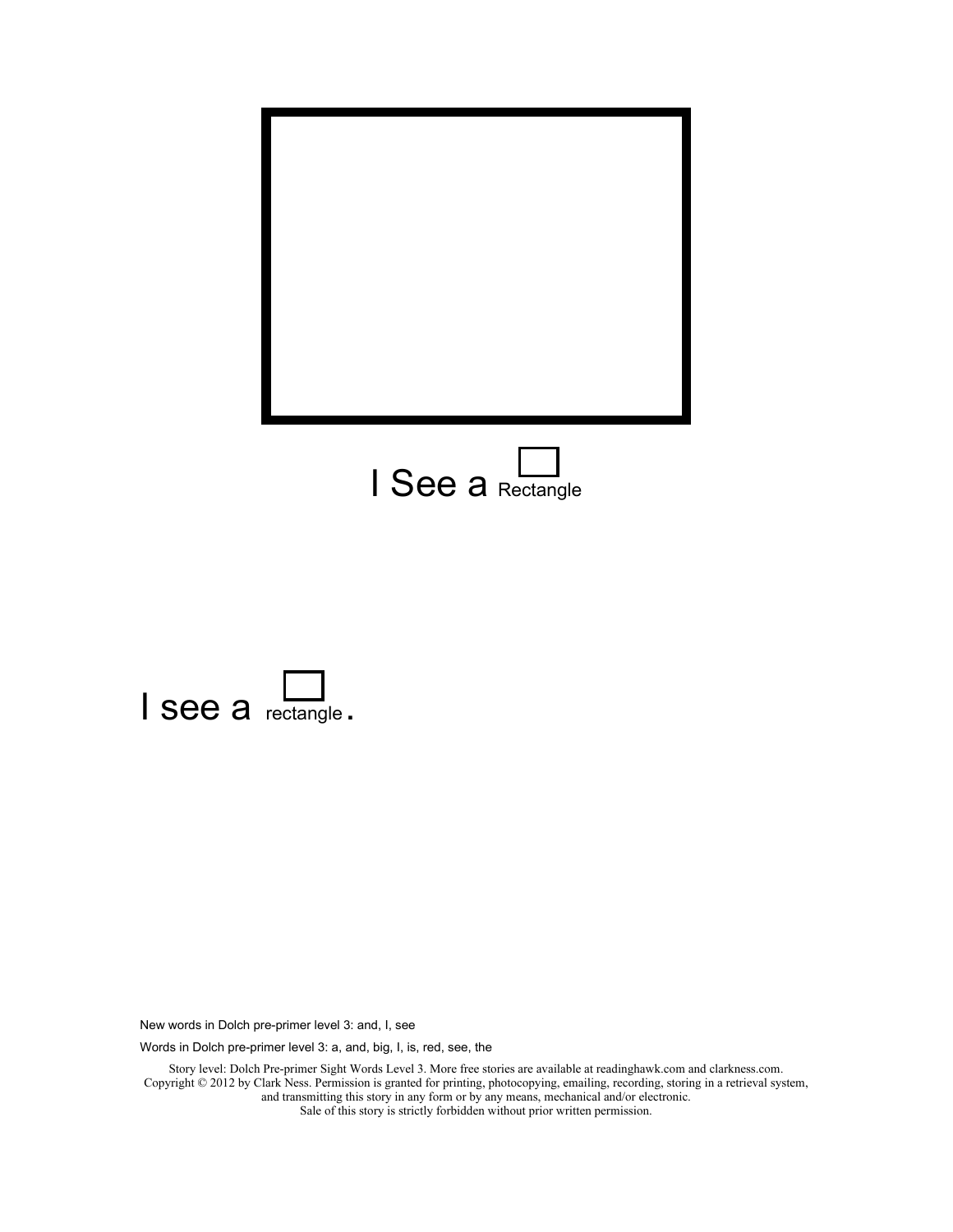



Words in Dolch pre-primer level 3: a, and, big, I, is, red, see, the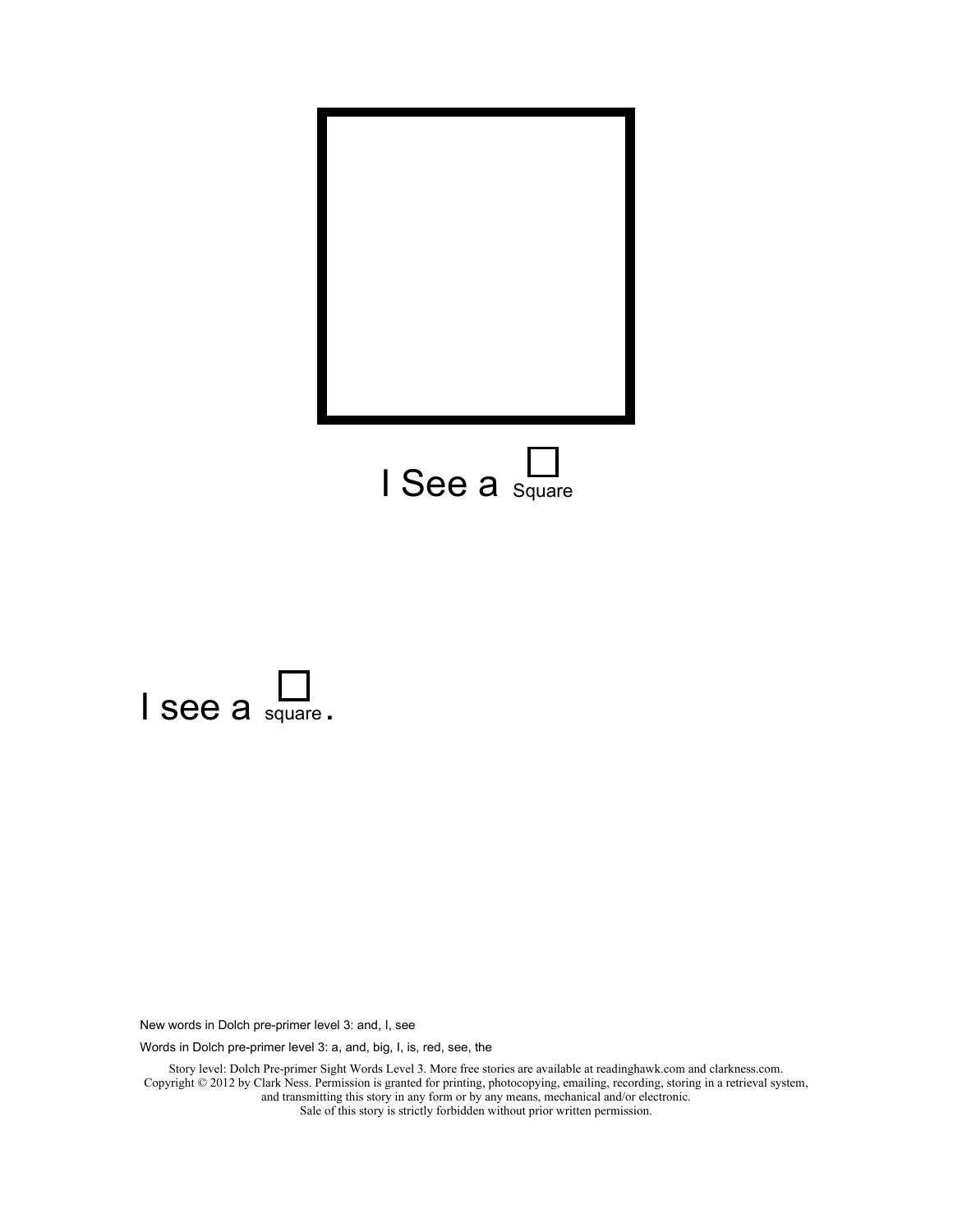





Words in Dolch pre-primer level 3: a, and, big, I, is, red, see, the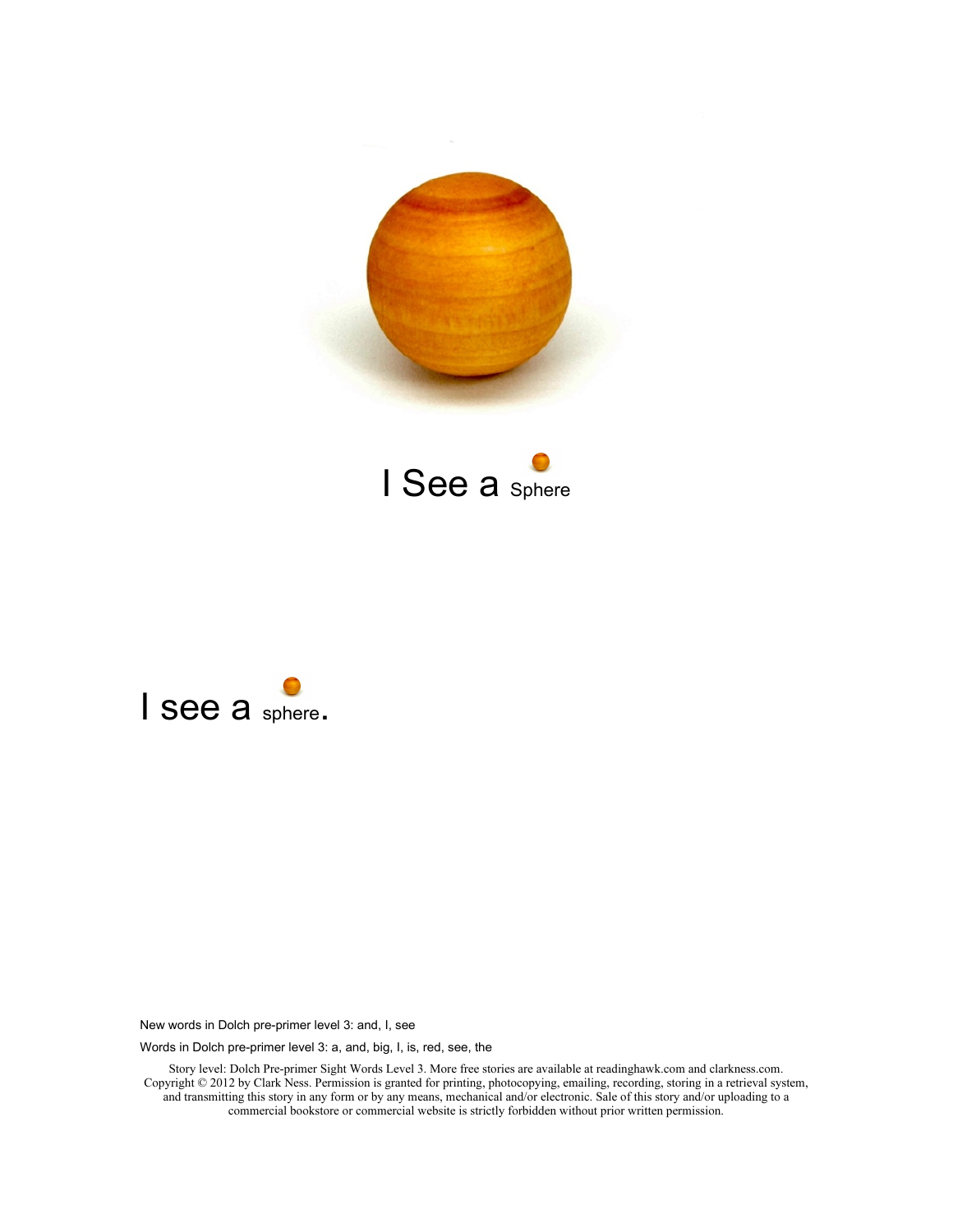

 $I$  See a  $\sum_{\text{Star}}$ 



New words in Dolch pre-primer level 3: and, I, see

Words in Dolch pre-primer level 3: a, and, big, I, is, red, see, the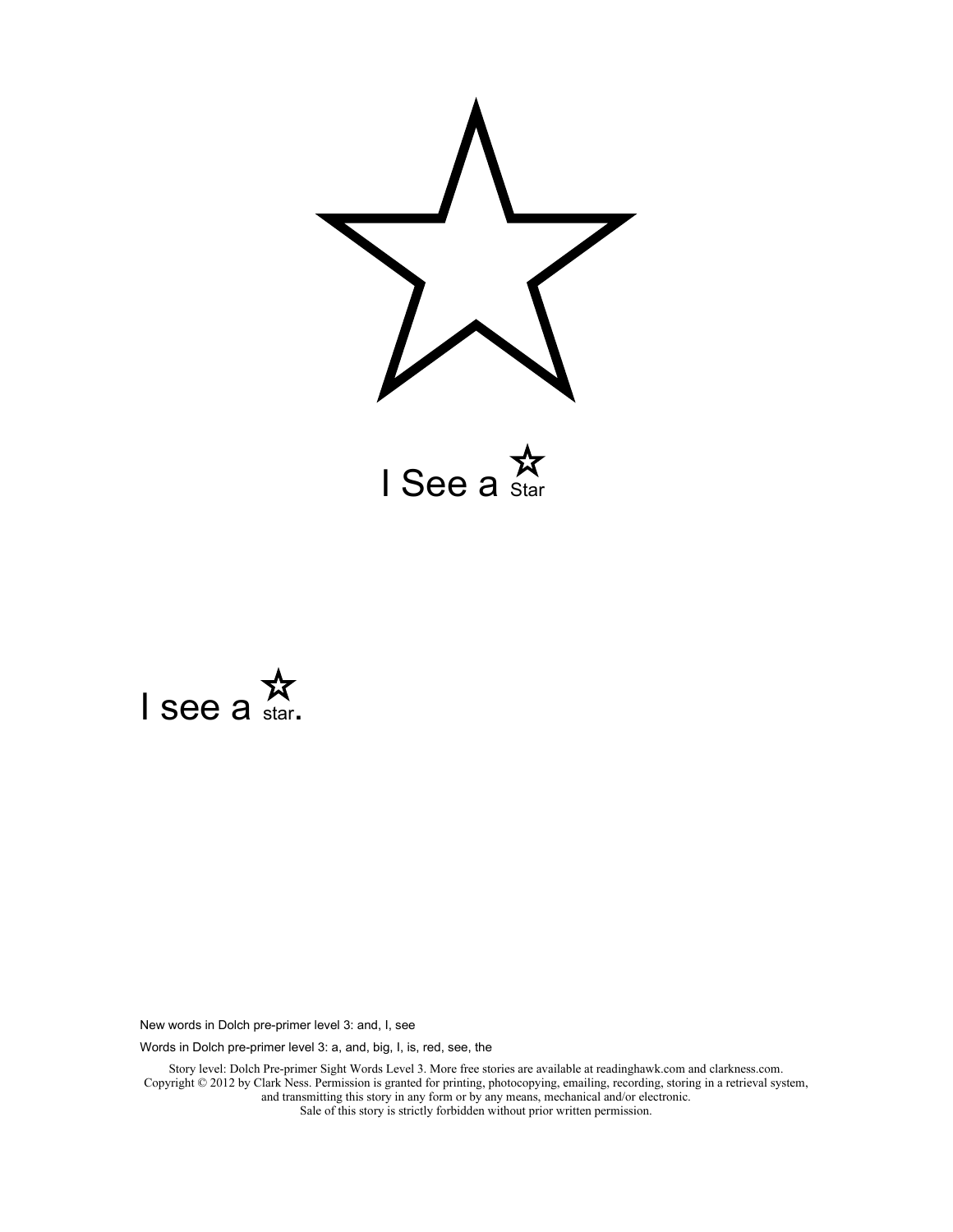



Words in Dolch pre-primer level 3: a, and, big, I, is, red, see, the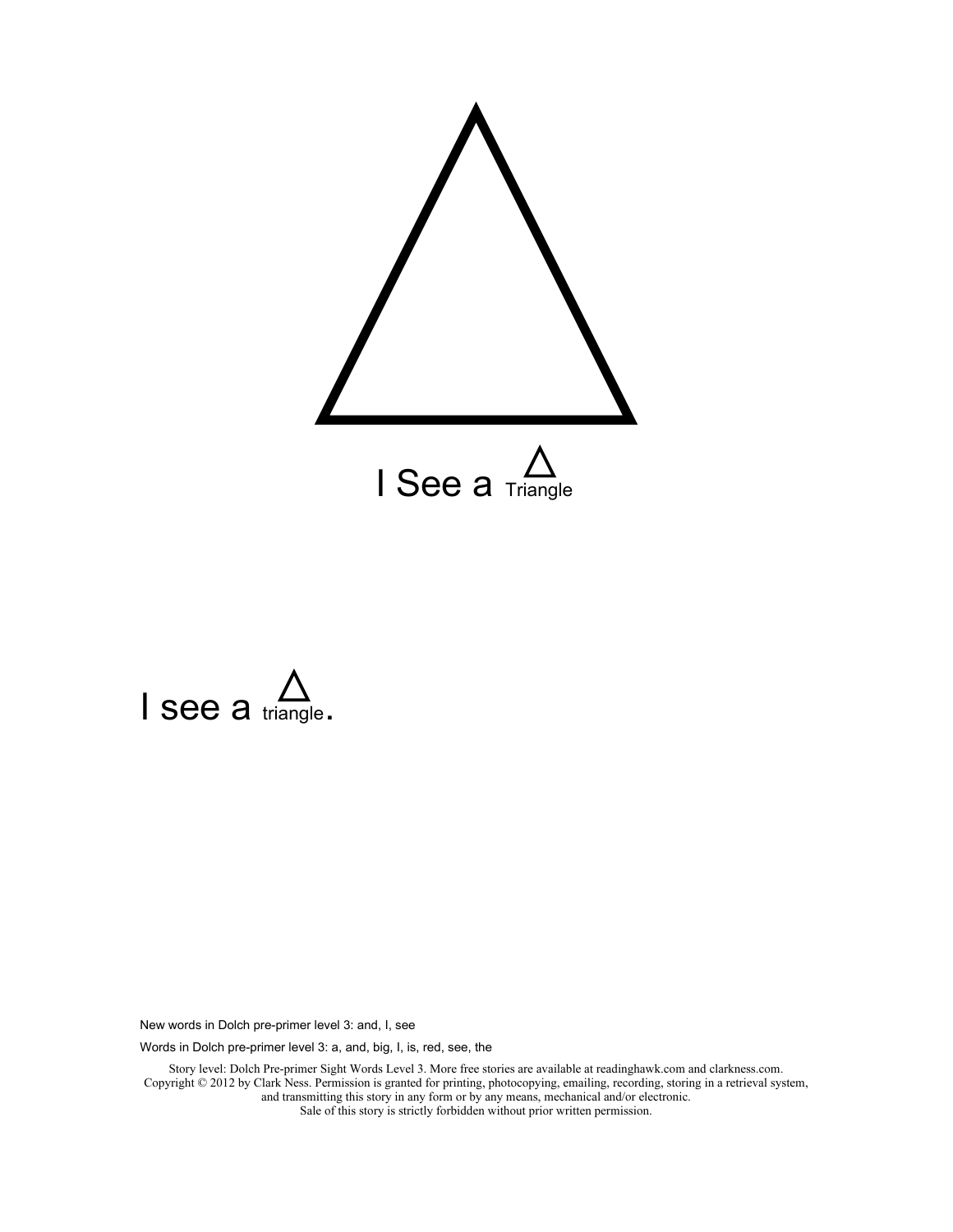





Words in Dolch pre-primer level 3: a, and, big, I, is, red, see, the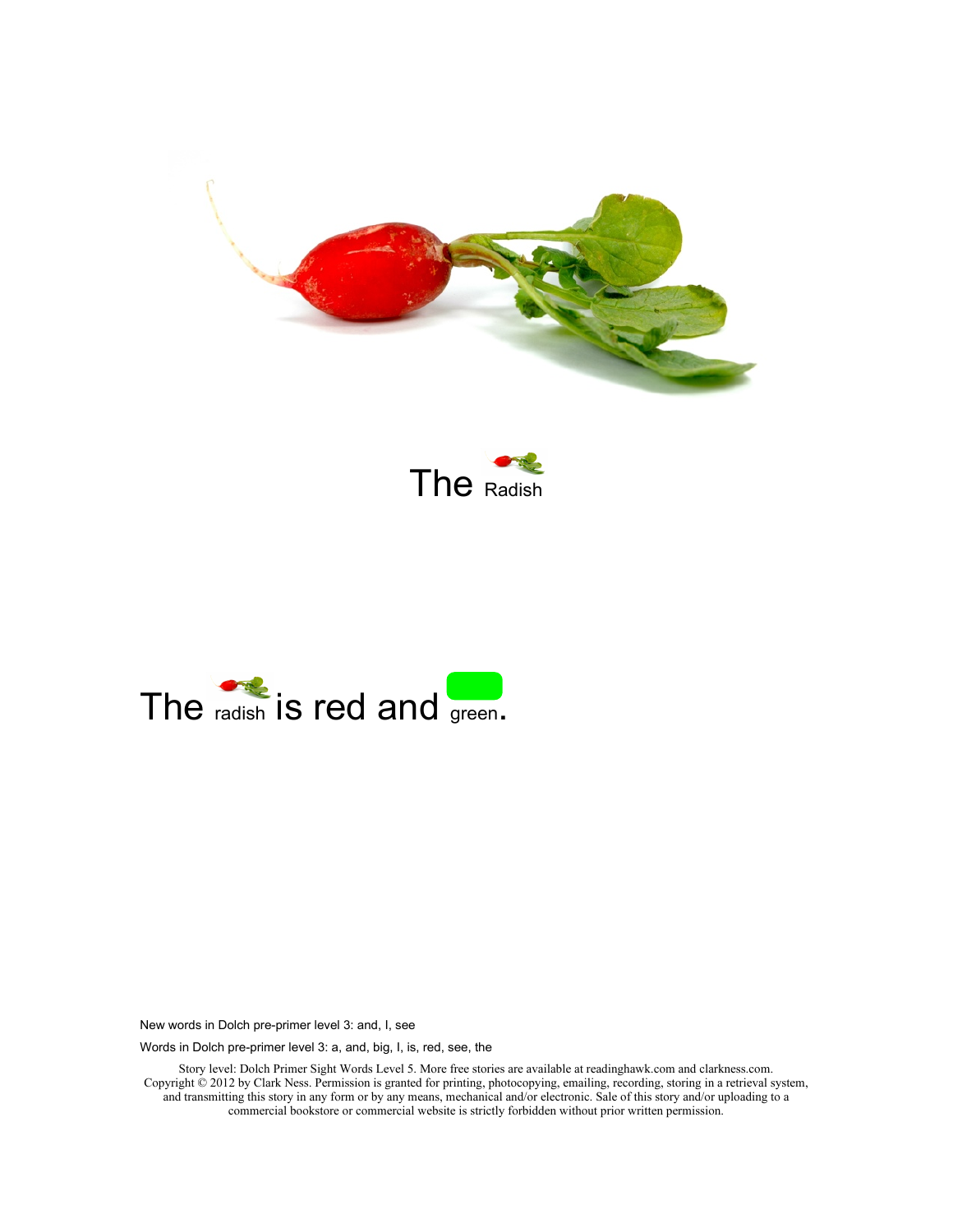



# $I$  see a circle and a rectangle.

New words in Dolch pre-primer level 3: and, I, see

Words in Dolch pre-primer level 3: a, and, big, I, is, red, see, the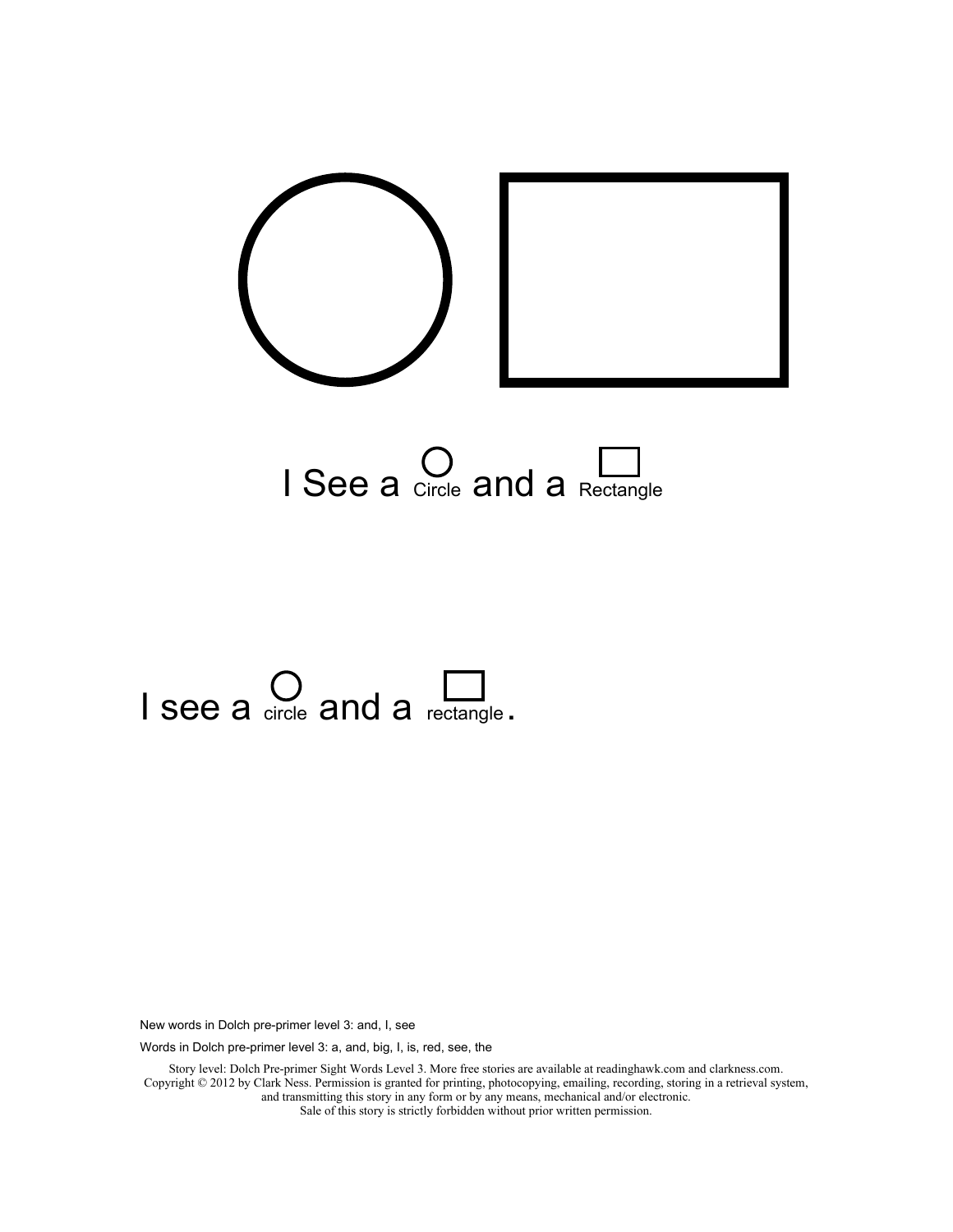



## I see a circle and a square.

New words in Dolch pre-primer level 3: and, I, see

Words in Dolch pre-primer level 3: a, and, big, I, is, red, see, the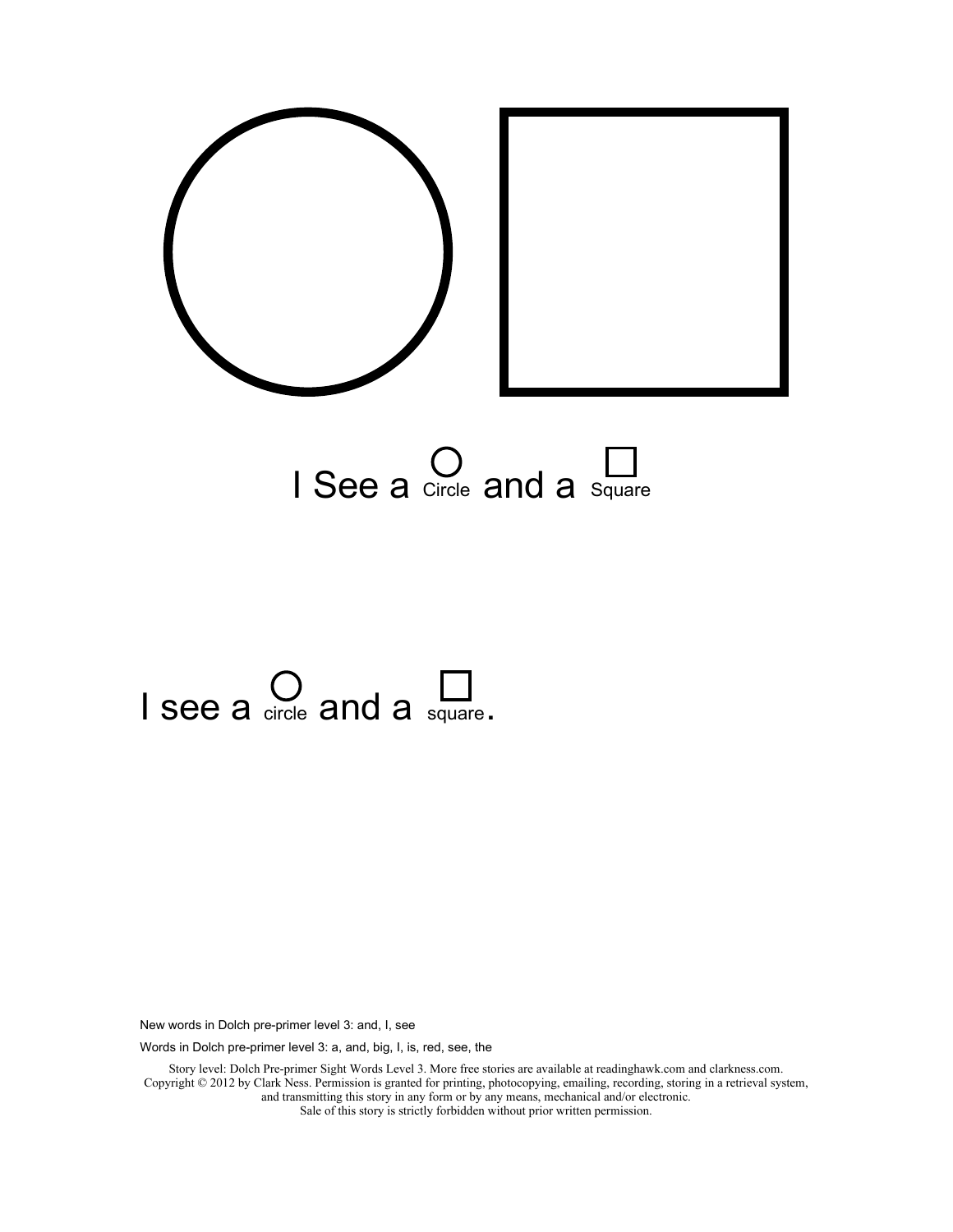

I See a circle and a Star

# I see a circle and a star.

New words in Dolch pre-primer level 3: and, I, see

Words in Dolch pre-primer level 3: a, and, big, I, is, red, see, the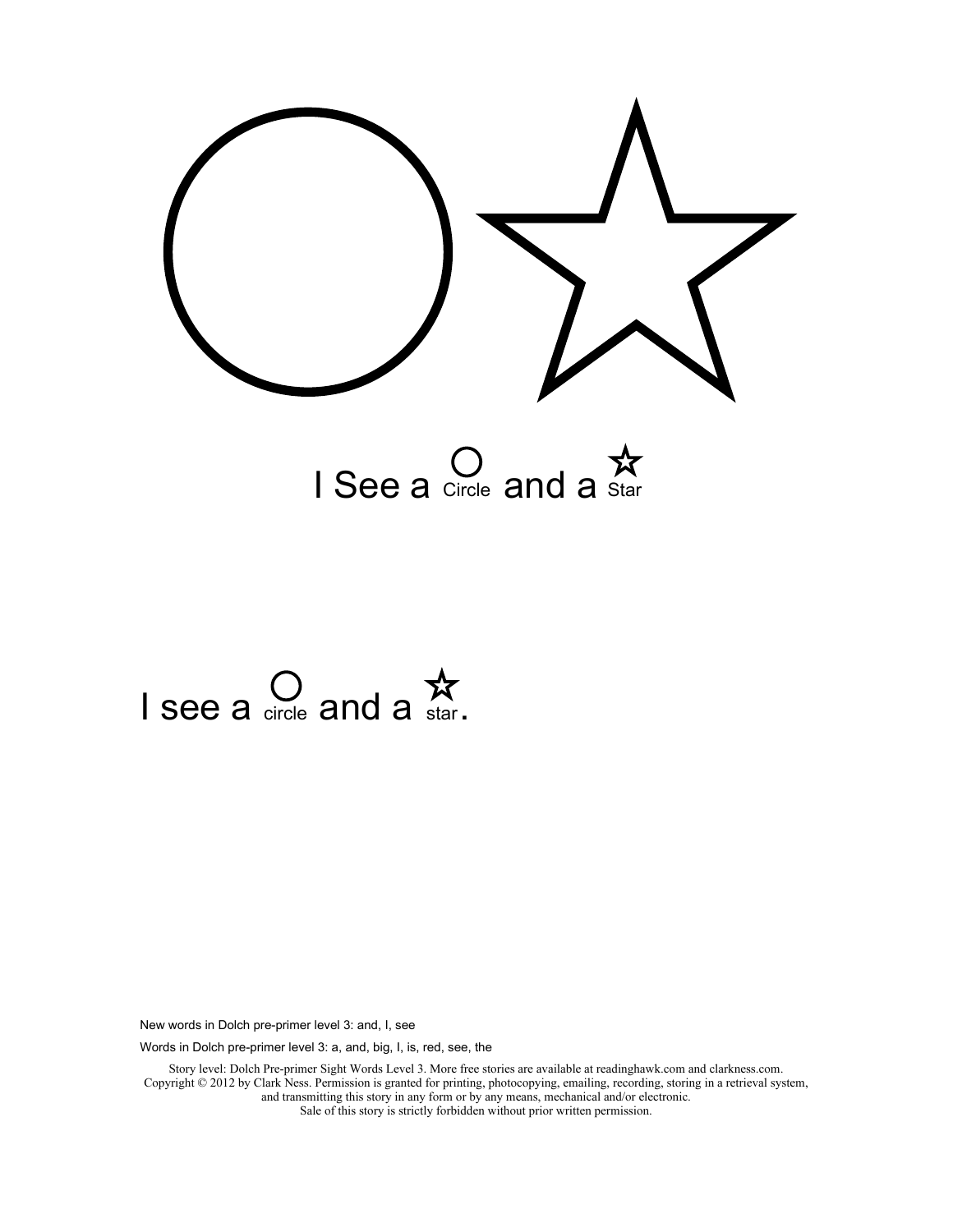

# I see a circle and a triangle.

New words in Dolch pre-primer level 3: and, I, see

Words in Dolch pre-primer level 3: a, and, big, I, is, red, see, the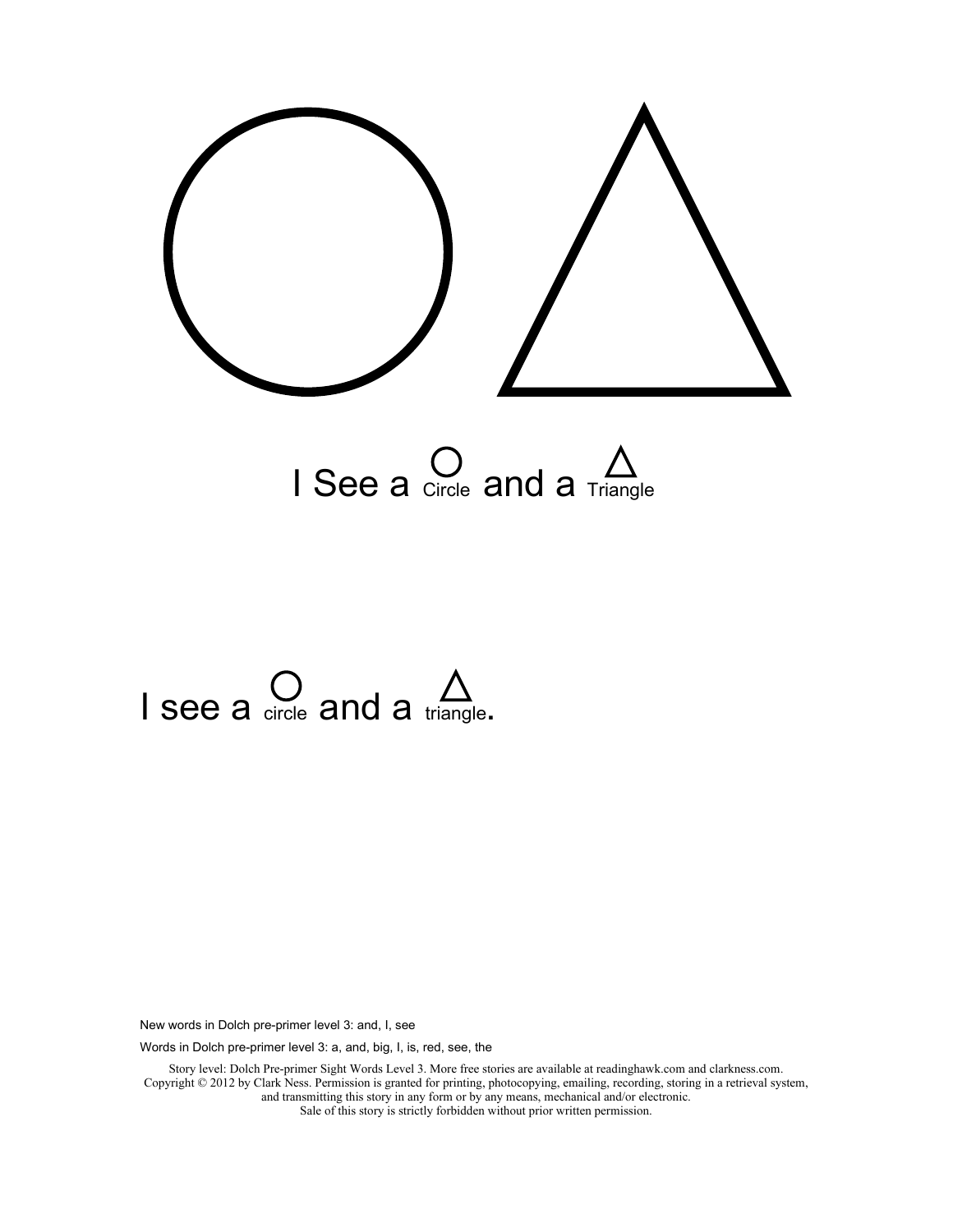





Words in Dolch pre-primer level 3: a, and, big, I, is, red, see, the